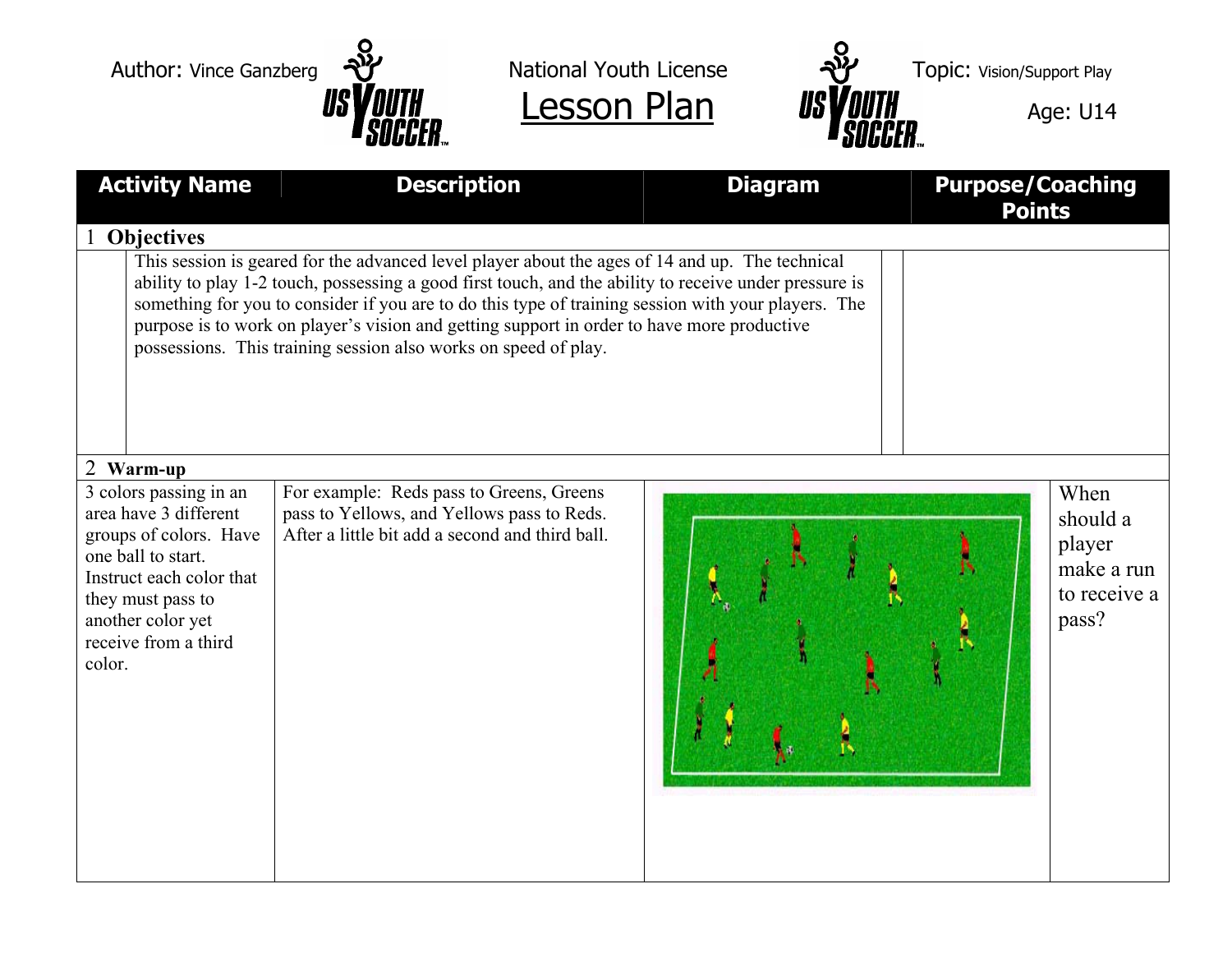

field.



## 3 **3v3v3**

| 3 teams of 3. One of<br>the colored teams is the<br>defending team. The<br>other two teams are<br>trying to see how many<br>passes they can get<br>against the defending<br>team. The 2 attacking<br>teams are counting the<br>total number of passes<br>in a time period | When the defense wins the ball or the<br>attacking team plays out the ball, they keep the<br>ball from the two attacking teams. It is then<br>up to the attacking teams to win the ball back<br>and keep possession. To work on vision and<br>support, tell the attacking teams that they<br>cannot pass the ball to their own color. They<br>must pass the ball to another color, like the<br>warm-up. Another variation is to put a touch<br>restriction on such as 1-2 touch. | Л |
|---------------------------------------------------------------------------------------------------------------------------------------------------------------------------------------------------------------------------------------------------------------------------|----------------------------------------------------------------------------------------------------------------------------------------------------------------------------------------------------------------------------------------------------------------------------------------------------------------------------------------------------------------------------------------------------------------------------------------------------------------------------------|---|
| 4 Multi Goals                                                                                                                                                                                                                                                             |                                                                                                                                                                                                                                                                                                                                                                                                                                                                                  |   |
| Two even teams of 5-8<br>players. Make small<br>goals around a half<br>field area with cones.<br>Make one more goal<br>than each team has<br>players                                                                                                                      | So if there are teams of 6, have 7 small goals<br>scattered around half a field. This is a familiar<br>possession game in which a point is scored<br>when a team plays the ball through a coned<br>goal to another teammate. A bonus point is<br>scored if the ball gets through a coned goal to<br>a teammate who then plays one touch to a<br>third player. Could also make this way the<br>only way to get a point if your emphasis is<br>getting support.                    |   |
| $5$ 5 $v5$ plus 2                                                                                                                                                                                                                                                         |                                                                                                                                                                                                                                                                                                                                                                                                                                                                                  |   |
| Play 5 aside to two goals. Two<br>teams of 7 players. Play to<br>two goals. Each team has 2<br>target players on their<br>attacking end line                                                                                                                              | Before a goal can be scored, the<br>attacking team must play the ball to one<br>of their two target players who then<br>only have one touch to play the ball<br>back in the field to their own team.<br>Could play that whoever plays the ball<br>to the end target must replace them.<br>The target player then plays the ball in<br>and can join their teammates on the                                                                                                        |   |